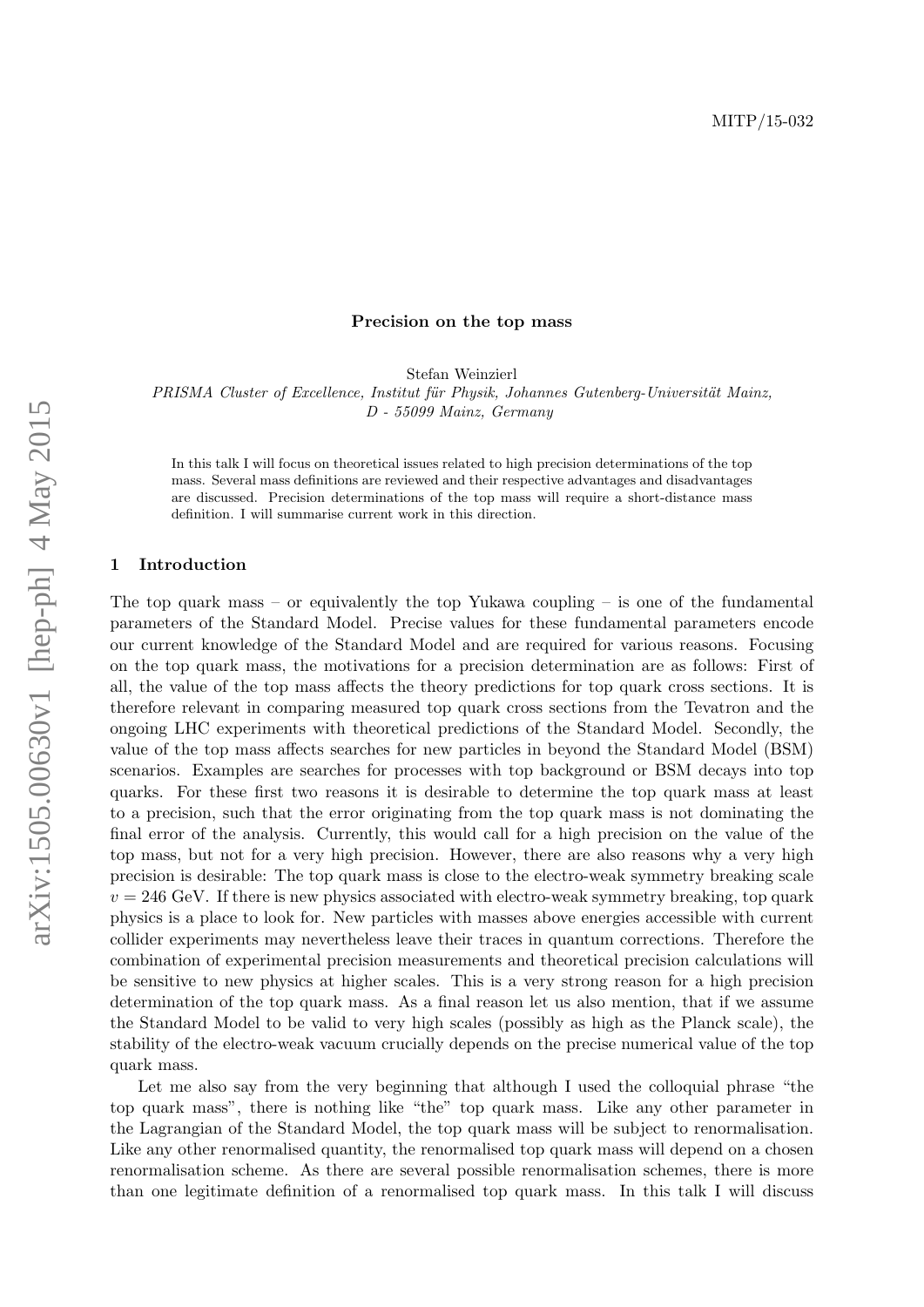subtleties of some popular mass renormalisation schemes and the way they affect experimental measurements.

#### 2 Basic facts about the top quark

The top quark is the heaviest elementary particle known up to today. It has been discovered twenty years ago at the Tevatron<sup>[1](#page-7-0),[2](#page-7-1)</sup> and it is currently studied at the LHC. The physics of the top quark is governed to a large extent by two essential numbers, the top quark mass and the top quark width. The current values of the top mass and the top width are  $3,4$  $3,4$  $3,4$ 

<span id="page-1-0"></span>
$$
m_t = 173.21 \pm 0.51 \pm 0.71 \text{ GeV}, \qquad \Gamma_t = 2.1 \pm 0.5 \text{ GeV}. \tag{1}
$$

With a mass of roughly 173 GeV the top quark is heavier than all other known elementary particles. This large mass sets also a hard scale. From the top quark width one deduces immediately that the top quark lifetime  $(\tau_t = \hbar / \Gamma_t)$  is shorter than the characteristic hadronisation time scale. This implies that the top quark decays before it can form bound states. Given the facts that the large top quark mass sets a hard scale and that top quarks do not hadronise it follows that top quark physics is an ideal place for the application of perturbative QCD.

On the other hand it should not be forgotten that the top quark is like any other quark a colour-charged particle. Furthermore, the top quark is like any other quark of the second or third generation an unstable particle. These two facts imply that there is no asymptotic free top quark state in quantum field theory. Although top quark physics is described mainly by perturbative QCD, one has to pay attention that non-perturbative effects – originating from the fact that one deals with coloured and/or unstable particles – do not enter from the back door.

A characteristic scale of non-perturbative effects is  $\Lambda_{\rm QCD}$ . We can see from eq. [\(1\)](#page-1-0) that the error on the top quark mass is approaching  $\mathcal{O}(\Lambda_{\rm QCD})$ . This raises immediately the question if the top quark mass can be measured with a precision better than  $\mathcal{O}(\Lambda_{\text{QCD}})$ . Of course, the top quark mass is determined from experimental measurements and it seems at first sight that reducing the error would just imply improving the experimental precision. However, this is not the full story. Up to now there is no "theory-free" experimental determination of the top quark mass. Experimental measurements of the top quark mass rely on theoretical input for example through the template method or the matrix element method. In this way theoretical uncertainties might enter the determination of the top quark mass. There are now two possible scenarios, depending on the chosen mass definition. In the first – and not so favourable – scenario the extraction of the top mass is limited by non-perturbative effects of order  $\Lambda_{\text{QCD}}$ . This means, that the precision on the top mass cannot be improved beyond  $\mathcal{O}(\Lambda_{\text{QCD}})$  by calculating perturbative higher-order corrections. The pole mass definition is an example for this scenario. In the second – and more favourable – scenario, one is not limited by non-perturbative effects and the precision on the top mass can – at least in principle – be improved below  $\mathcal{O}(\Lambda_{\text{QCD}})$  by the inclusion of perturbative higher-order corrections. Short-distance mass definitions are examples of the second scenario.

## 3 Basic facts about a fermion mass

Let us now review the advantages and disadvantages of several mass definitions. The starting point for a theoretical description is the Lagrange density, the relevant part reads

$$
\mathcal{L}_{\text{fermion}} = \bar{\psi}_{\text{bare}} \left( i \rlap{\,/}D - m_{\text{bare}} \right) \psi_{\text{bare}}. \tag{2}
$$

Beyond leading-order in perturbation theory loop diagrams have to be taken into account. One of the simplest loop diagrams, which nevertheless allows us to discuss all relevant features, is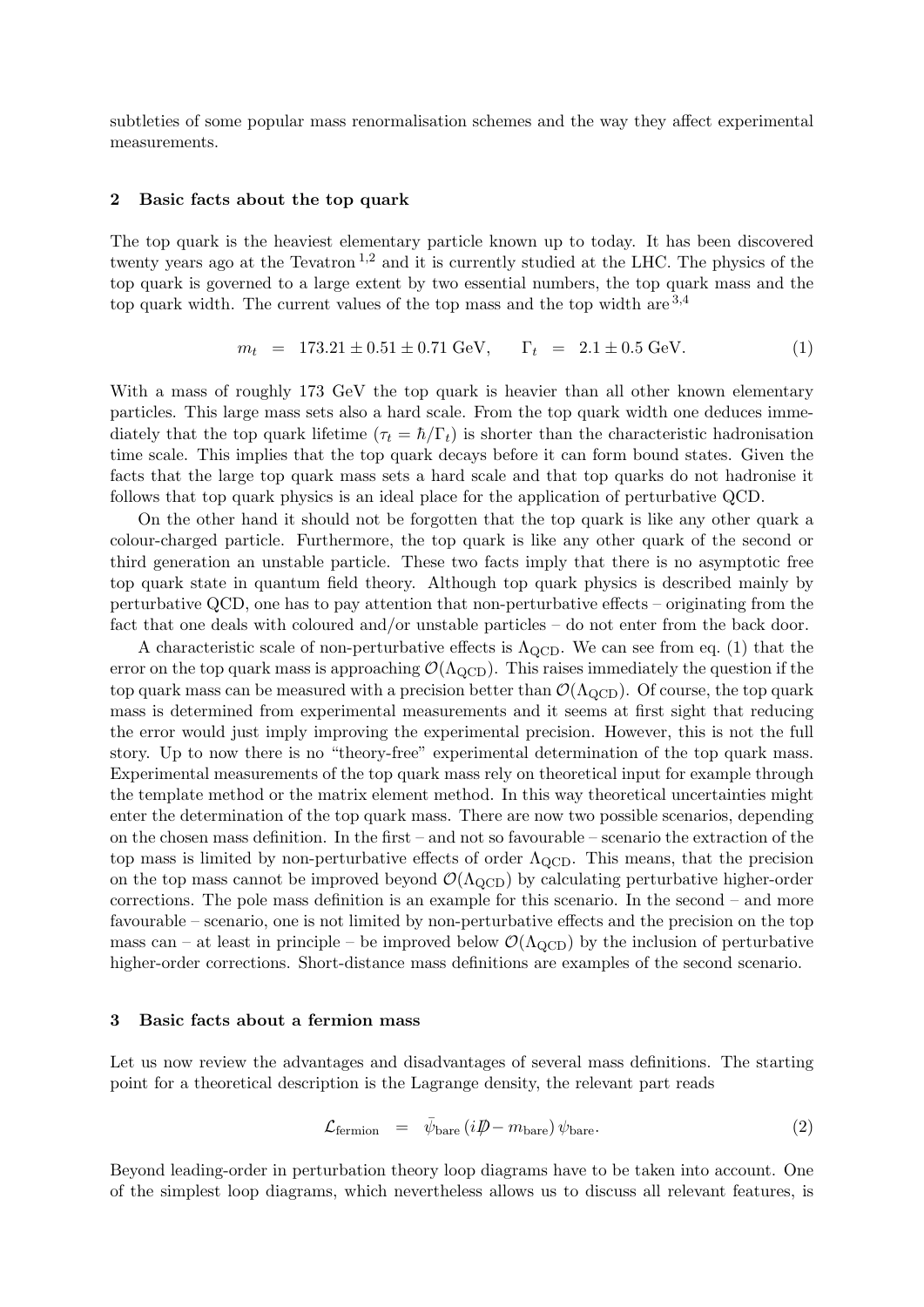the one-loop fermion self-energy:

<span id="page-2-0"></span>
$$
-i\Sigma = \frac{\int_{p}^{\sqrt{0.00}} \int_{k_1}^{k_0} = \frac{g^2 C_F}{\mu^{D-4}} \int \frac{d^D k}{(2\pi)^D} i\gamma_\rho \frac{i}{k_1 - m_{\text{bare}}} i\gamma^\rho \frac{(-i)}{k_0^2}.
$$
 (3)

In four space-time dimensions the loop integral is divergent. A convenient method of regularisation is the continuation of the number of space-time dimensions to  $D = 4 - 2\varepsilon$ , the divergences will then show up as poles  $1/\varepsilon$ . Within dimensional regularisation one introduces in addition an arbitrary scale  $\mu$  in order to keep the mass dimension of the regulated expression to its four-dimensional value. The loop integral in eq. [\(3\)](#page-2-0) is easily computed and the result has with respect to the spinor structure the form

$$
-i\Sigma = -i(Ap + Bm_{\text{bare}}). \tag{4}
$$

Here, A and B are functions of  $p^2$ ,  $m_{\text{bare}}^2$ ,  $\mu^2$  and  $\varepsilon$ . As a function of  $\varepsilon$ , the quantities A and B have a Laurent series expansion in  $\varepsilon$  starting with  $\varepsilon^{-1}$ . Iterations of self-energy insertions may be resummed similar to the resummation of a geometric series:

<span id="page-2-1"></span>
$$
+ \frac{\mathcal{S}^{00} \mathcal{S}}{p + m_{\text{bare}} - \Sigma} + \frac{\mathcal{S}^{00} \mathcal{S}}{p + m_{\text{bare}} - \Sigma}
$$
 (5)

$$
= \frac{i(1+A)}{p-(1+A+B)m_{\text{bare}}} + \mathcal{O}\left(\alpha_s^2\right).
$$

Renormalisation relates the bare quantities to the renormalised quantities. We have to consider the quark field renormalisation and the mass renormalisation:

<span id="page-2-3"></span>
$$
\psi_{\text{bare}} = \sqrt{Z_2} \psi_{\text{renorm}}, \qquad m_{\text{bare}} = Z_m \, m_{\text{renorm}}. \tag{6}
$$

The quark field renormalisation allows us to absorb the divergences of the expression  $(1 + A)$ in the numerator of eq.  $(5)$  into  $Z_2$ , the mass renormalisation allows us to absorb the divergences of  $(1 + A + B)$  in the denominator of eq. [\(5\)](#page-2-1) into  $Z_m$ . It should be stressed that the renormalisation constants and hence the renormalised quantities depend on the renormalisation scheme. In particular, the renormalised mass  $m_{\text{renorm}}$  depends on the renormalisation scheme. All renormalisation schemes entail that they absorb the ultraviolet divergent terms. Different renormalisation schemes differ in additional non-ultraviolet divergent terms.

#### 4 Implications on the precision for the top quark mass

Let us now review different mass renormalisation schemes and its implications on the determination of the renormalised top quark mass in a given scheme.

# 4.1 The MS-scheme

The  $\overline{\text{MS}}$ -scheme absorbs by definition only the parts proportional to  $\frac{1}{\varepsilon} - \gamma_E + \ln(4\pi)$  and nothing else into the renormalisation constant  $Z_m$ . The renormalised and resummed quark propagator of eq. [\(5\)](#page-2-1) reads then

<span id="page-2-2"></span>
$$
\frac{i}{\not p - m_{\overline{\rm MS}} - (A+B)_{\rm fin} m_{\overline{\rm MS}}}\tag{7}
$$

The essential properties of the  $\overline{\text{MS}}$ -mass can already be deduced from eq. [\(7\)](#page-2-2): Although not indicated explicitly, the  $\overline{\text{MS}}$ -mass depends on the scale  $\mu$ , leading to the concept of a running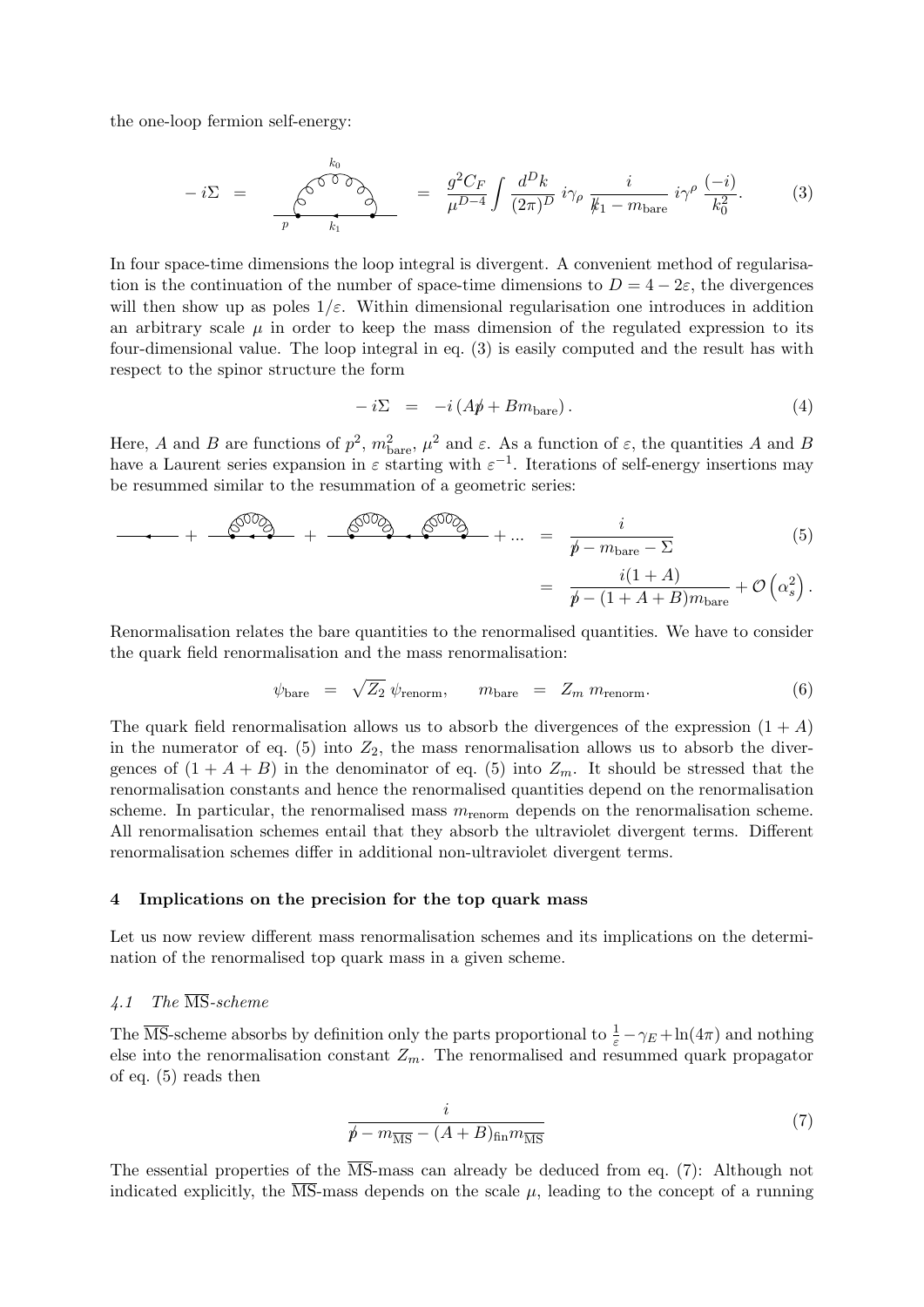mass. This follows from eq. [\(6\)](#page-2-3): The bare mass  $m_{\text{bare}}$  is of course scale-independent, while  $Z_m$  and in consequence also  $m_{\overline{MS}}$  depend on  $\mu$ . Secondly, the presence of the finite terms  $(A+B)_{fin}m_{\overline{MS}}$  in the denominator shows, that the propagator does not have a pole at  $p^2 = m_{\overline{N}}^2$ and matrix elements do not factor at  $p^2 = m_{\overline{\rm MS}}^2$ . Thirdly, the extra terms  $(A + B)_{\text{fin}}$  in the denominator are not constant as a function of  $p^2$ , they vary with  $p^2$ . This implies that the propagator in eq. [\(7\)](#page-2-2) will not yield a Breit-Wigner shape. These properties should be kept in mind, when performing an analysis based on the  $\overline{\text{MS}}$ -mass.

The  $\overline{\text{MS}}$ -mass  $m_{\overline{\text{MS}}}$  is an example of a short-distance mass, meaning that the mass definition is not affected by long-distance non-perturbative effects. The  $\overline{\text{MS}}$ -mass can be extracted from an infrared-safe observable <sup>[5](#page-7-4),[6](#page-7-5)</sup> for a process like  $pp \to l\bar{\nu}jjb\bar{b}$  at high energies by comparing for example  $\sigma_{\exp}$  with  $\sigma_{\text{theo}}(m_{\overline{\text{MS}}})$ . It should be stressed that the error of such a measurement is not affected by an  $\mathcal{O}(\Lambda_{\text{QCD}})$ -barrier. This is related to the fact that  $\overline{\text{MS}}$ -mass is a short-distance mass. On the theory side, the uncertainty can systematically be improved by the inclusion of higher-order corrections. The current state-of-the-art are NNLO calculations [7](#page-7-6) with NNLL resummation <sup>[8](#page-7-7),[9](#page-7-8),[10](#page-7-9),[11](#page-7-10),[12](#page-7-11),[13](#page-7-12)</sup> for  $pp \to t\bar{t}$  and NLO calculations for the process  $pp \to b\bar{b}W^+W^$ including top decays and non-factorisable corrections  $^{14,15}$  $^{14,15}$  $^{14,15}$  $^{14,15}$  $^{14,15}$ . At present, the dominant sources for the error on the determination of the  $\overline{\text{MS}}$ -mass from cross section measurements originates from uncertainties on  $\alpha_s$ , the parton distribution functions and experimental uncertainties. None of those are specific to the chosen mass definition. A useful quantity in this context is the sensitivity S defined by

$$
\left|\frac{\delta\sigma}{\sigma}\right| = S \left|\frac{\delta m_{\overline{\rm MS}}}{m_{\overline{\rm MS}}}\right|.
$$
 (8)

For the determination of the top mass from the total cross section for  $t\bar{t}$ -production the sensitivity is  $S \approx 5$ . The current error on the determination of the  $\overline{\text{MS}}$ -mass  $m_{\overline{\text{MS}}}$  along these lines is about 2 GeV.

As a significant fraction of  $t\bar{t}$ -events actually are accompanied by additional jets, also the process  $pp \to t\bar{t} + \text{jet}$  is of interest. For this process NLO calculations are available  $^{16,17,18,19}$  $^{16,17,18,19}$  $^{16,17,18,19}$  $^{16,17,18,19}$  $^{16,17,18,19}$  $^{16,17,18,19}$  $^{16,17,18,19}$  $^{16,17,18,19}$  $^{16,17,18,19}$ . Differential distributions for this process show a sensitivity in the range  $S \approx 10...20$  and have therefore the potential for a more precise extraction of the top mass  $^{20}$  $^{20}$  $^{20}$ .

#### 4.2 The on-shell-scheme

In the on-shell scheme the mass renormalisation constant  $Z_m$  is defined in such a way that the propagator has a pole at  $m_{\text{pole}}$ , (and  $m_{\text{pole}}$  is therefore called the pole mass). The renormalised and resummed quark propagator is then by definition

<span id="page-3-0"></span>
$$
\frac{i}{\not p - m_{\text{pole}}}.\tag{9}
$$

The pole mass  $m_{\text{pole}}$  includes the width and is therefore a complex quantity. The pole mass has the advantage that matrix elements factor at  $p^2 = m_{\text{pole}}^2$  and that the propagator of eq. [\(9\)](#page-3-0) leads to a Breit-Wigner shape. However, there is a major disadvantage: The pole mass is not a short-distance mass and sensitive to long-distance non-perturbative effects. In the on-shell scheme, the renormalisation constant  $Z_m$  contains contributions from all momentum scales, not just the ultraviolet region. It can be shown that in higher order in perturbation theory subsets of diagrams like the one shown in fig. [4.2](#page-3-1) are dominated by the infrared region. The renormalised light fermion insertions are given by

<span id="page-3-1"></span>
$$
-\frac{2}{3}N_f\frac{\alpha_s}{4\pi}\left[\ln\left(\frac{-k^2}{\mu^2}\right)-\frac{5}{3}\right],\tag{10}
$$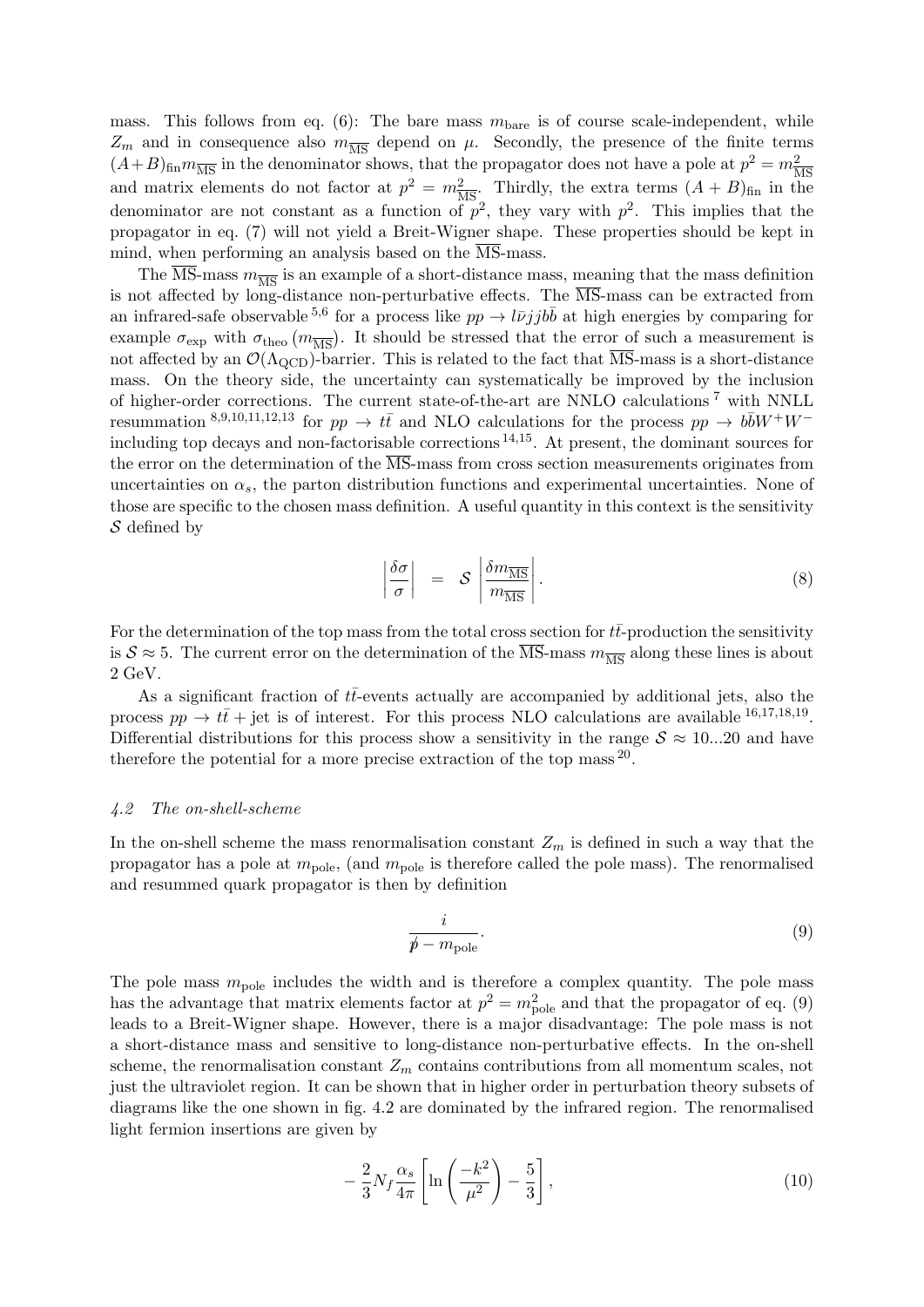

Figure 1 – Self-energy insertions on the gluon line leading to the renormalon ambiguity.

with  $k$  being the gluon momentum, which still needs to be integrated over. Due to the logarithm the ultraviolet and the infrared region are enhanced. A power series is Borel-summable if the Borel transform has no singularities on the real positive axis and does not increase too rapidly at positive infinity. With the replacement  $\beta_{0,N_f} \rightarrow \beta_0$  one finds that the ultraviolet region leads to (non-critical) poles along the negative real axis, while the infrared region leads to poles along the positive real axis. Therefore this subset of diagrams is not Borel-summable and the full perturbative series can only be summed up to an infrared renormalon ambiguity. The renormalon ambiguity is of  $\mathcal{O}(\Lambda_{\text{QCD}})^{21,22,23,24}$  $\mathcal{O}(\Lambda_{\text{QCD}})^{21,22,23,24}$  $\mathcal{O}(\Lambda_{\text{QCD}})^{21,22,23,24}$  $\mathcal{O}(\Lambda_{\text{QCD}})^{21,22,23,24}$  $\mathcal{O}(\Lambda_{\text{QCD}})^{21,22,23,24}$  $\mathcal{O}(\Lambda_{\text{QCD}})^{21,22,23,24}$  $\mathcal{O}(\Lambda_{\text{QCD}})^{21,22,23,24}$  $\mathcal{O}(\Lambda_{\text{QCD}})^{21,22,23,24}$  $\mathcal{O}(\Lambda_{\text{QCD}})^{21,22,23,24}$ . This ambiguity limits the precision by which the pole mass can be extracted from experiment.

In perturbation theory one can convert between different different renormalisation schemes. We therefore have a relation between the MS-mass and the pole mass, which with the notation  $\bar{m} = m_{\overline{\text{MS}}}(\mu = m_{\overline{\text{MS}}})$  reads

<span id="page-4-0"></span>
$$
m_{\text{pole}} = \bar{m} \times \left[ 1 + c_1 \frac{\alpha_s(\bar{m})}{\pi} + c_2 \left( \frac{\alpha_s(\bar{m})}{\pi} \right)^2 + c_3 \left( \frac{\alpha_s(\bar{m})}{\pi} \right)^3 + c_4 \left( \frac{\alpha_s(\bar{m})}{\pi} \right)^4 + \dots \right]. \tag{11}
$$

The coefficients are known to four-loop order, the last coefficient  $c_4$  was computed quite recently [25](#page-7-24),[26](#page-7-25),[27](#page-7-26). Numerically, we have for the top quark:

$$
m_{\text{pole}} = \bar{m} \times [1 + 0.046 + 0.010 + 0.003 + 0.001 + \dots]. \tag{12}
$$

The perturbative series appearing on the right-hand side of eq. [\(11\)](#page-4-0) is again only an asymptotic series and has an renormalon ambiguity as well. This is clear from the fact that  $\bar{m}$  is free of renormalon ambiguities, while  $m_{\text{pole}}$  on the left-hand side suffers from a renormalon ambiguity.

Crude estimates of the renormalon ambiguity may be either obtained from renormalon-based calculations  $^{22}$  $^{22}$  $^{22}$ , yielding

$$
\delta m_{\text{pole}} \approx C_F \frac{2\pi}{\beta_0} e^{\frac{5}{6}} \Lambda_{\text{QCD}} \left( \ln \frac{\bar{m}^2}{\Lambda_{\text{QCD}}^2} \right)^{-\frac{\beta_1}{2\beta_0^2}} \approx \mathcal{O}\left(300 \text{ MeV}\right),\tag{13}
$$

with  $\beta_0 = 11 - 2N_f/3$  and  $\beta_1 = 102 - 38N_f/3$ , or from the last known term in the conversion formula in eq. [\(11\)](#page-4-0). The latter gives

$$
\delta m_{\text{pole}} \approx c_4 \,\bar{m} \left(\frac{\alpha_s(\bar{m})}{\pi}\right)^4 \approx \mathcal{O}\left(200 \,\text{MeV}\right). \tag{14}
$$

Let us stress that both numbers are just crude estimates. Let us also note that the spread of two (or more) ad-hoc non-perturbative models might not reflect the true uncertainty from non-perturbative effects.

Let us finally mention that the top width is not affected by a renormalon ambiguity, when expressed in terms of a short-distance mass  $21,24$  $21,24$  $21,24$ .

#### 4.3 The MSR-scheme

We have seen that the pole mass is ambiguous by an amount of order  $\mathcal{O}(\Lambda_{\text{QCD}})$ . But on the other hand the measurement of the peak position of the decay products of the top quark is an experimental observable. This brings us to the question, if one can translate a measurement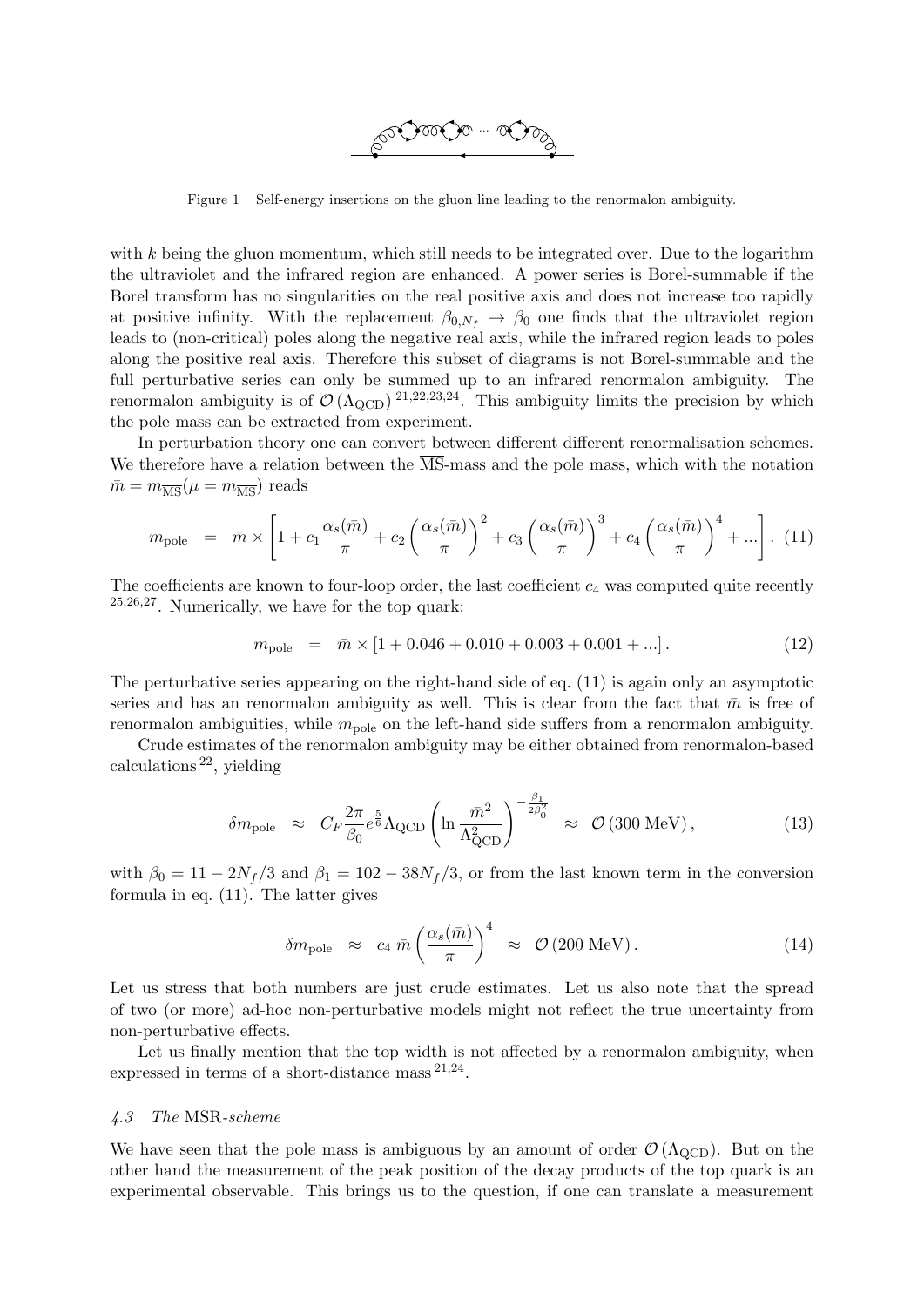Table 1: Summary of the relevant scales, the appropriate effective theories together with the relevant matrix elements. Also indicated is the impact on the peak distribution and the dependence on the top mass.

| Scale                   | Effective  | Matrix        | Impact on invariant      | Top mass             |
|-------------------------|------------|---------------|--------------------------|----------------------|
|                         | theory     | elements      | mass distribution        | dependence           |
| $Qm_t$                  | QCD        | hard function | norm of the distribution | depends on $m_t$     |
| $m_t \Gamma_t$          | SCET       | jet function  | shape and position       | depends on $m_t$     |
| $\Gamma_t\Lambda_{QCD}$ | $top-HQET$ | soft function | shape and position       | independent of $m_t$ |

of the peak position into a theoretical well defined short-distance mass. As experimentalists can measure many things to high precision (like for example the average number of pions in pp collisions), the question is if and how a measured quantity can be related to a quantity depending only on short-distance physics (the average number of pions is not a short-distance quantity). Before answering this question, let us analyse the problem in more detail. We should first find out, which scales are involved. In a second step we have to address the question on how to define a short-distance mass at a given scale. In the final step we then tackle the issue on how to translate the measurement into a short-distance mass.

Let us start with the involved scales. Effective theories are the appropriate tool to describe the relevant degrees of freedom at a given scale  $\mu$ . Evolution operators allow us to move from a scale  $\mu_1$  to a scale  $\mu_2$ . The evolution operators sum up large logarithms and avoid in this way large logarithms, which may otherwise spoil a perturbative expansion. Applied to the top mass, this has been analysed in detail for top pair production in electron-positron annihilation  $28,29$  $28,29$  $28,29$  and similar results are expected to hold for pp-collisions  $30$ . The relevant scales are the centre-of-mass energy Q, the top mass  $m_t$ , the top width  $\Gamma_t$  and  $\Lambda_{\rm QCD}$ . These scales are ordered as

<span id="page-5-0"></span>
$$
\Lambda_{\rm QCD} < \Gamma_t < m_t < Q. \tag{15}
$$

In the range  $[m_t, Q]$  physics is described by QCD, while in the range  $[\Gamma_t, m_t]$  the appropriate description is in terms of soft-collinear effective theory (SCET). At even lower scales  $[\Lambda_{\rm QCD}, \Gamma_t]$ one uses a version of heavy quark effective theory adapted to top quarks (top-HQET). The relevant matrix elements for the various effective theories are the hard function, the jet function and the soft function, respectively. The impact on the invariant mass distribution from the various scales is as follows: Scales in the range  $[\Gamma_t, m_t]$  affect mainly the norm of the distribution. The change in normalisation depends on  $m_t$ . Scales from the range  $[\Gamma_t, m_t]$  have an impact on the shape and the position of the peak and these effects depend again on  $m_t$ . For the low scales from the range  $[\Lambda_{\rm QCD}, \Gamma_t]$  one finds that these scales influence as well the shape and the position of the peak. However it is important to note that those effects are independent of  $m_t$ . The situation is summarised in table [1.](#page-5-0) Since the effects from the scales  $[\Lambda_{\rm QCD}, \Gamma_t]$  are independent of  $m_t$ , it follows that we need a short-distance mass definition for scales down to  $\Gamma_t$ . The basic idea for the construction of an appropriate short-distance mass is to remove contributions which would give rise to the renormalon ambiguity. This approach is taken from experience with bottomium physics, where short-distance masses like the potential subtracted mass  $m_{PS}$ <sup>[31](#page-8-3)</sup> or the 1S-mass  $m_{1S}^{32,33}$  $m_{1S}^{32,33}$  $m_{1S}^{32,33}$  $m_{1S}^{32,33}$  $m_{1S}^{32,33}$  have been considered. For the top quark this will involve apart from the UV-renormalisation scale  $\mu$  a second scale R. The  $\overline{\text{MS}}$ -mass is an example of a short-distance mass and we have  $R = \bar{m}$  in this case. The MSR-mass <sup>[34](#page-8-6)</sup> is a two-scale generalisation with a UV-scale  $\mu$  and an IR-scale R, such that

$$
m_{\text{MSR}}\left(R=0\right) = m_{\text{pole}}, \qquad m_{\text{MSR}}\left(R=\bar{m}\right) = \bar{m}.\tag{16}
$$

We may think of a short-distance mass definition in the same way as we think about an infraredsafe jet definition. A jet is defined by the specification of a jet algorithm (SISCone,  $k_t$ -algorithm,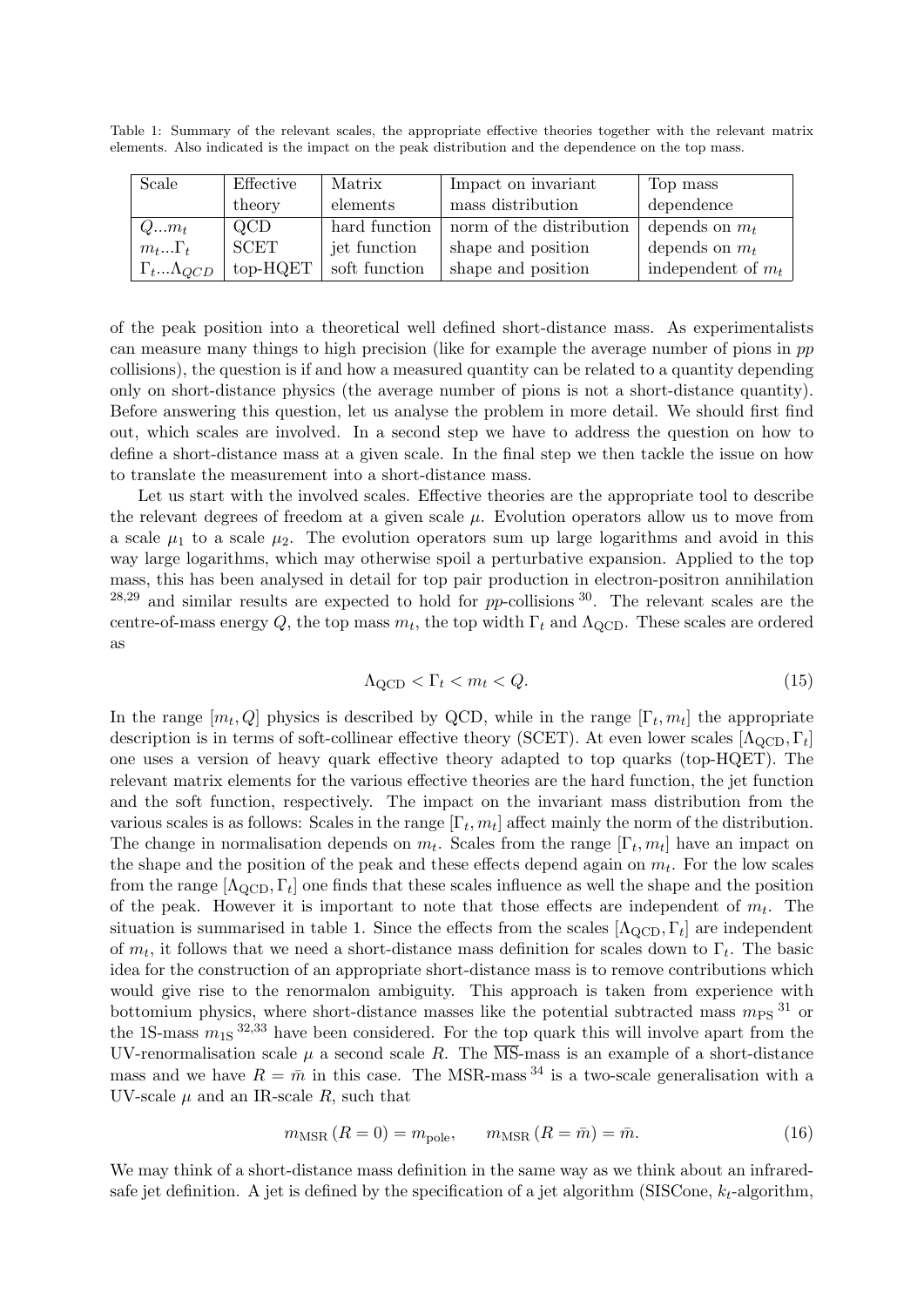anti- $k_t$ -algorithm, etc.) and by a set of parameters associated to this algorithm  $(R, f, n_{\text{pass}}, y_{\text{cut}},$ etc.). In the same way a short-distance mass is defined by the specification of a short-distance renormalisation scheme (MS-scheme, MSR-scheme, etc.) and by a set of parameters associated to this renormalisation scheme  $(\mu, R, \text{etc.}).$ 

As the soft function is independent of the top mass (and information on the soft function may be obtained from massless jet distributions), the peak position of the top invariant mass distribution can be related to a short-distance mass at a scale of  $\Gamma_t$ .

We now discuss how a measurement of the top invariant mass distribution can be translated into a short-distance mass. In the actual extraction of the top mass from experimental measurements theory sneaks in through the use of the template method or the matrix element method. For example, within the template method one generates first from Monte Carlo events for various values of  $m_{\text{MC}}$  and then determines the best fit to the experimental data. The Monte Carlo mass  $m_{\text{MC}}$  is only implicitly defined through the program code of the Monte Carlo. However, the factorisation of the effective field theory approach (hard function/jet function/soft function) has an analogy in typical event generators (hard matrix element/parton shower/hadronisation) and the shower cut-off scale is typically of the order of  $\Gamma_t$  (this is a numerical coincidence). Because the shower cut-off provides a strict infrared cut-off for long-distance effects, it can be argued that the Monte Carlo mass  $m_{MC}$  is something like a low-scale short-distance mass. Therefore a measurement based on the top invariant mass distribution determines the Monte Carlo mass  $m_{MC}$ , which is a short-distance mass defined implicitly through the program code of a specific Monte Carlo. In principle we could convert this mass to any other mass definition, but in the case at hand we are hampered by the fact that a precise definition of the Monte Carlo mass is not accessible. Parametrising the ignorance of a precise definition of the Monte Carlo mass, Hoang and Stewart [30](#page-8-2) made in a contribution to the Top Quark Physics workshop in 2008 a first estimate for the translation to the MSR-mass:

$$
m_{\rm MC} = m_{\rm MSR} (R = 1...9 \text{ GeV}). \tag{17}
$$

The uncertainty in the infrared scale R introduces an uncertainty of the order of 1 GeV on the translation from the Monte Carlo mass to the MSR mass. Let us summarise: The Monte Carlo mass is a (not so well specified) short-distance mass and the translation from the Monte Carlo mass to a theoretically well defined short-distance mass at a low scale is currently estimated to be of the order of  $1 \text{ GeV}^{30,35}$  $1 \text{ GeV}^{30,35}$  $1 \text{ GeV}^{30,35}$  $1 \text{ GeV}^{30,35}$  $1 \text{ GeV}^{30,35}$ .

#### 4.4 Work to do

There are ample opportunities to improve the current state of the art. They can be grouped into three categories.

First of all, the details related to factorisation and the various effective theories have only been worked out for  $t\bar{t}$ -production in electron-positron annihilation. This remains to be done for pp-collisions. Although it is believed that the general picture will hold in pp-collisions as well, there are some modifications related to initial state partons and phase space cuts imposed by the jet algorithm. These issues were absent in the  $e^+e^-$ -analysis: There are no initial state partons and the analysis was based on hemisphere masses.

Secondly, it is worth studying the translation from the Monte Carlo mass to a well defined short-distance mass in more detail. In particular, one should firmly establish that the shower cut-off effectively implements some short-distance mass. In addition, the translation and the uncertainty from the Monte Carlo mass to a well defined short-distance mass can be improved.

Thirdly, it is worth a thought to envisage a dedicated event generator, based on a well defined short-distance top mass. This would eliminate the translation from a Monte Carlo mass to a well defined short-distance and the corresponding uncertainties from this part. This might not be impossible. In fact, there are proposals in the literature in a context not specific to top physics to go from effective theories like SCET to exclusive event generators  $36,37,38$  $36,37,38$  $36,37,38$  $36,37,38$  $36,37,38$ .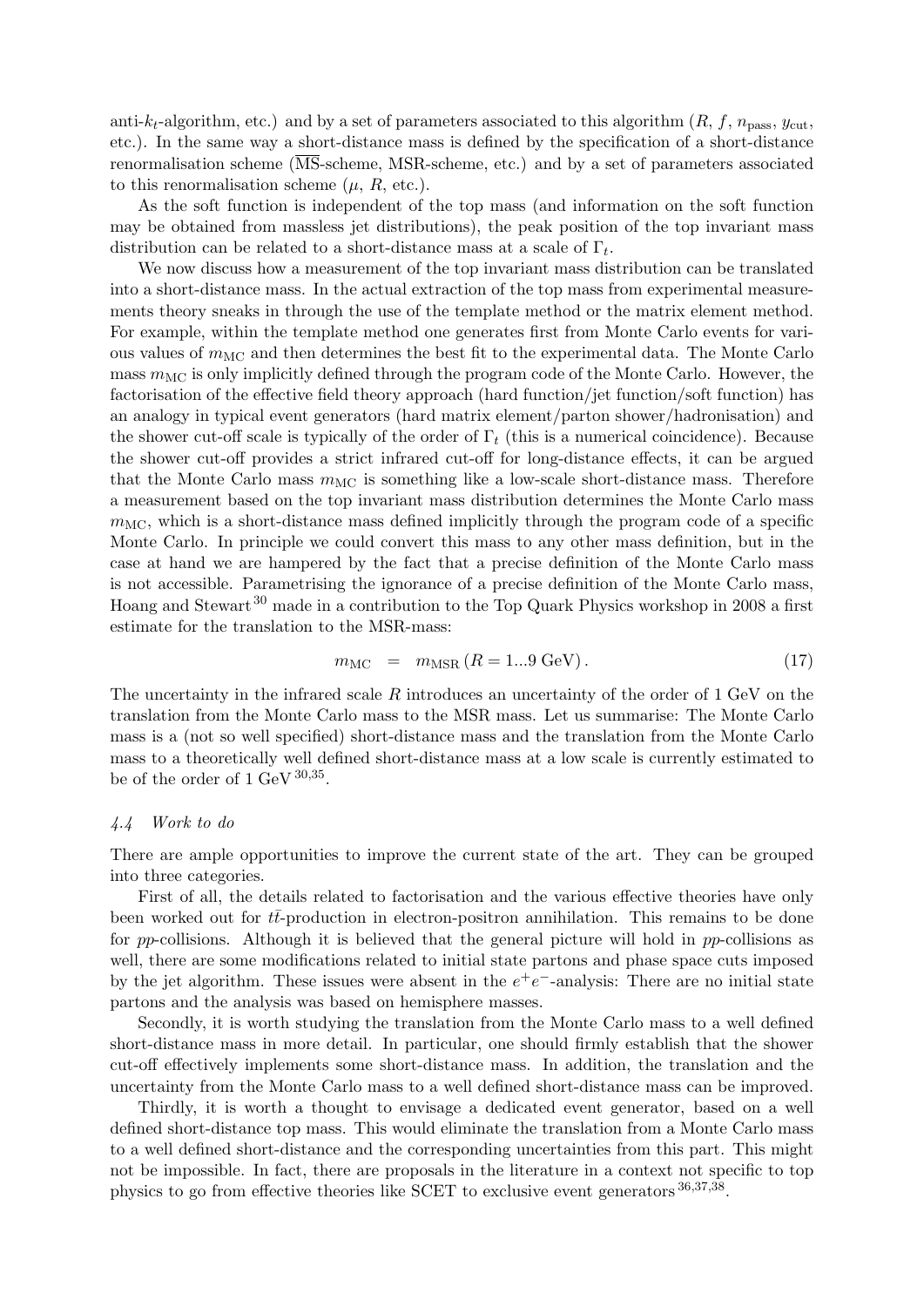## 5 Conclusions

The precise numerical value of the top mass is essential for many analyses in high-energy precision physics. With the ongoing LHC experiments the error on the top mass is approaching  $\mathcal{O}(\Lambda_{\text{QCD}})$ . At this precision, an adequate short-distance mass definition is mandatory. The pole mass is not a short-distance mass and ambiguous by an amount of  $\mathcal{O}(\Lambda_{\text{QCD}})$ . The  $\overline{\text{MS}}$ -mass is a shortdistance mass and can be used at high scales. The MSR-mass is a generalisation of the  $\overline{\text{MS}}$ -mass and can also be used as a short-distance mass at lower scales.

As an outlook towards the future it is expected that a threshold scan at an  $e^+e^-$ -machine will be able to determine the top quark mass with a precision below 100 MeV. Again, the use of an adequate short-distance mass like the potential subtracted mass or the 1S-mass is mandatory.

## References

- <span id="page-7-0"></span>1. CDF, F. Abe et al., Phys.Rev.Lett. 74, 2626 (1995), arXiv:hep-ex/9503002.
- <span id="page-7-1"></span>2. D0, S. Abachi et al., Phys.Rev.Lett. 74, 2632 (1995), arXiv:hep-ex/9503003.
- <span id="page-7-2"></span>3. Particle Data Group, K. Olive et al., Chin.Phys. C38, 090001 (2014).
- <span id="page-7-3"></span>4. ATLAS, CDF, CMS, D0, (2014), arXiv:1403.4427.
- <span id="page-7-4"></span>5. U. Langenfeld, S. Moch, and P. Uwer, Phys. Rev. D80, 054009 (2009), arXiv:0906.5273.
- <span id="page-7-5"></span>6. M. Dowling and S.-O. Moch, Eur.Phys.J. C74, 3167 (2014), arXiv:1305.6422.
- <span id="page-7-6"></span>7. M. Czakon, P. Fiedler, and A. Mitov, Phys.Rev.Lett. 110, 252004 (2013), arXiv:1303.6254.
- <span id="page-7-7"></span>8. S. Moch and P. Uwer, Phys. Rev. D78, 034003 (2008), arXiv:0804.1476.
- <span id="page-7-8"></span>9. M. Czakon, A. Mitov, and G. F. Sterman, Phys. Rev. D80, 074017 (2009), arXiv:0907.1790.
- <span id="page-7-9"></span>10. M. Cacciari, M. Czakon, M. Mangano, A. Mitov, and P. Nason, Phys.Lett. B710, 612 (2012), arXiv:1111.5869.
- <span id="page-7-10"></span>11. N. Kidonakis, Phys. Rev. D82, 114030 (2010), arXiv:1009.4935.
- <span id="page-7-11"></span>12. V. Ahrens, A. Ferroglia, M. Neubert, B. D. Pecjak, and L. L. Yang, JHEP 09, 097 (2010), arXiv:1003.5827.
- <span id="page-7-12"></span>13. M. Beneke, P. Falgari, S. Klein, and C. Schwinn, Nucl. Phys. B855, 695 (2012), arXiv:1109.1536.
- <span id="page-7-13"></span>14. A. Denner, S. Dittmaier, S. Kallweit, and S. Pozzorini, Phys. Rev. Lett. 106, 052001 (2011), arXiv:1012.3975.
- <span id="page-7-14"></span>15. G. Bevilacqua, M. Czakon, A. van Hameren, C. G. Papadopoulos, and M. Worek, JHEP 02, 083 (2011), arXiv:1012.4230.
- <span id="page-7-15"></span>16. S. Dittmaier, P. Uwer, and S. Weinzierl, Phys. Rev. Lett. 98, 262002 (2007), hepph/0703120.
- <span id="page-7-16"></span>17. S. Dittmaier, P. Uwer, and S. Weinzierl, Eur. Phys. J. C59, 625 (2009), arXiv:0810.0452.
- <span id="page-7-17"></span>18. K. Melnikov and M. Schulze, Nucl. Phys. B840, 129 (2010), arXiv:1004.3284.
- <span id="page-7-18"></span>19. K. Melnikov, A. Scharf, and M. Schulze, Phys.Rev. D85, 054002 (2012), arXiv:1111.4991.
- <span id="page-7-19"></span>20. S. Alioli et al., Eur.Phys.J. C73, 2438 (2013), arXiv:1303.6415.
- <span id="page-7-20"></span>21. I. I. Y. Bigi, M. A. Shifman, N. G. Uraltsev, and A. I. Vainshtein, Phys. Rev. D50, 2234 (1994), arXiv:hep-ph/9402360.
- <span id="page-7-21"></span>22. M. Beneke and V. M. Braun, Nucl.Phys. B426, 301 (1994), arXiv:hep-ph/9402364.
- <span id="page-7-22"></span>23. M. Beneke, Phys. Lett. B344, 341 (1995), arXiv:hep-ph/9408380.
- <span id="page-7-23"></span>24. M. C. Smith and S. S. Willenbrock, Phys. Rev. Lett. 79, 3825 (1997), arXiv:hepph/9612329.
- <span id="page-7-24"></span>25. K. Chetyrkin and M. Steinhauser, Nucl.Phys. B573, 617 (2000), arXiv:hep-ph/9911434.
- <span id="page-7-25"></span>26. K. Melnikov and T. v. Ritbergen, Phys.Lett. B482, 99 (2000), arXiv:hep-ph/9912391.
- <span id="page-7-26"></span>27. P. Marquard, A. V. Smirnov, V. A. Smirnov, and M. Steinhauser, Phys.Rev.Lett. 114, 142002 (2015), arXiv:1502.01030.